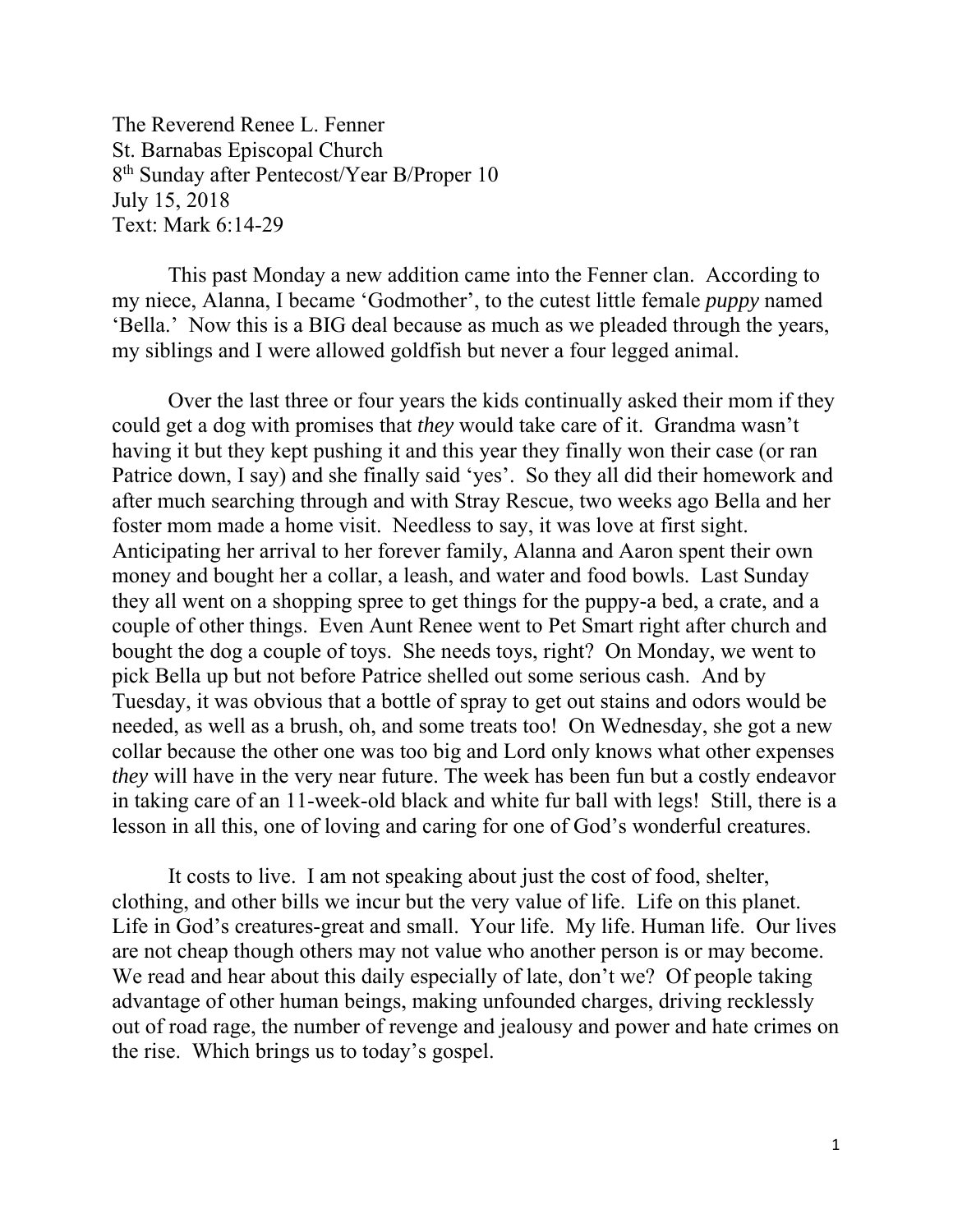This is a different sort of Gospel lesson that we have before us. While Mark mentions at the very beginning that "Jesus' name had become known" there is no other sign of joy or hope anywhere else. Instead we hear a story of anger and revenge situated in first century Palestine. And what a story it is!

The plot revolves around two men, John the Baptist and Herod Antipas-not to be confused with his father, Herod the Great and two women-Herodias and her daughter, also called Herodias-sometimes called Salome.

John, we know, was a prophet, described by Jesus as the greatest man ever born of a woman. John came to prepare the way of the Messiah with a call to repentance. He was never one to mince words which is exactly what got him into trouble.

King Herod Antipas was a conflicted and devious man, always seeking his own power and glory and yet one who was never quick to rock the boat with the powers that be or with his wife.

John let Herod know that it was against the law to marry his brother's wife, Herodias, especially since Herod's brother still lived and breathed! Herodias was not happy with John's meddling and wished John dead. But Herod liked to hear John preach and thought John was an interesting character so instead Herod had him arrested and imprisoned. But Herodias never forgot how John spoke out against the marriage and was determined to destroy John even if it took a lifetime.

We heard in the story that Herod threw himself a birthday bash and Herodias, Herod's step-daughter/niece provided the entertainment. Sated from an evening of food, wine, and Herodias' dance, Herod makes the girl an offer: he would give her anything she desired-even half of his kingdom. But instead of stopping a moment to think on her own the girl goes to her mother to ask what she should ask for. And her mother, still seething with hate for John answered, "The head of John the Baptizer." Young Herodias could have asked for jewelry, money, half of Herod's kingdom, her own mall for herself and her girlfriends, prime season tickets to all the St. Louis sports teams! But John's head? Herod was shocked and grieved. He did not want to grant the girl's request but he had publicly offered her whatever she wanted in front of officials and guests. His reputation was more important than the life of John. A human life was bartered to save royal face. Herod could have made a different choice but power, prestige, and pride came first.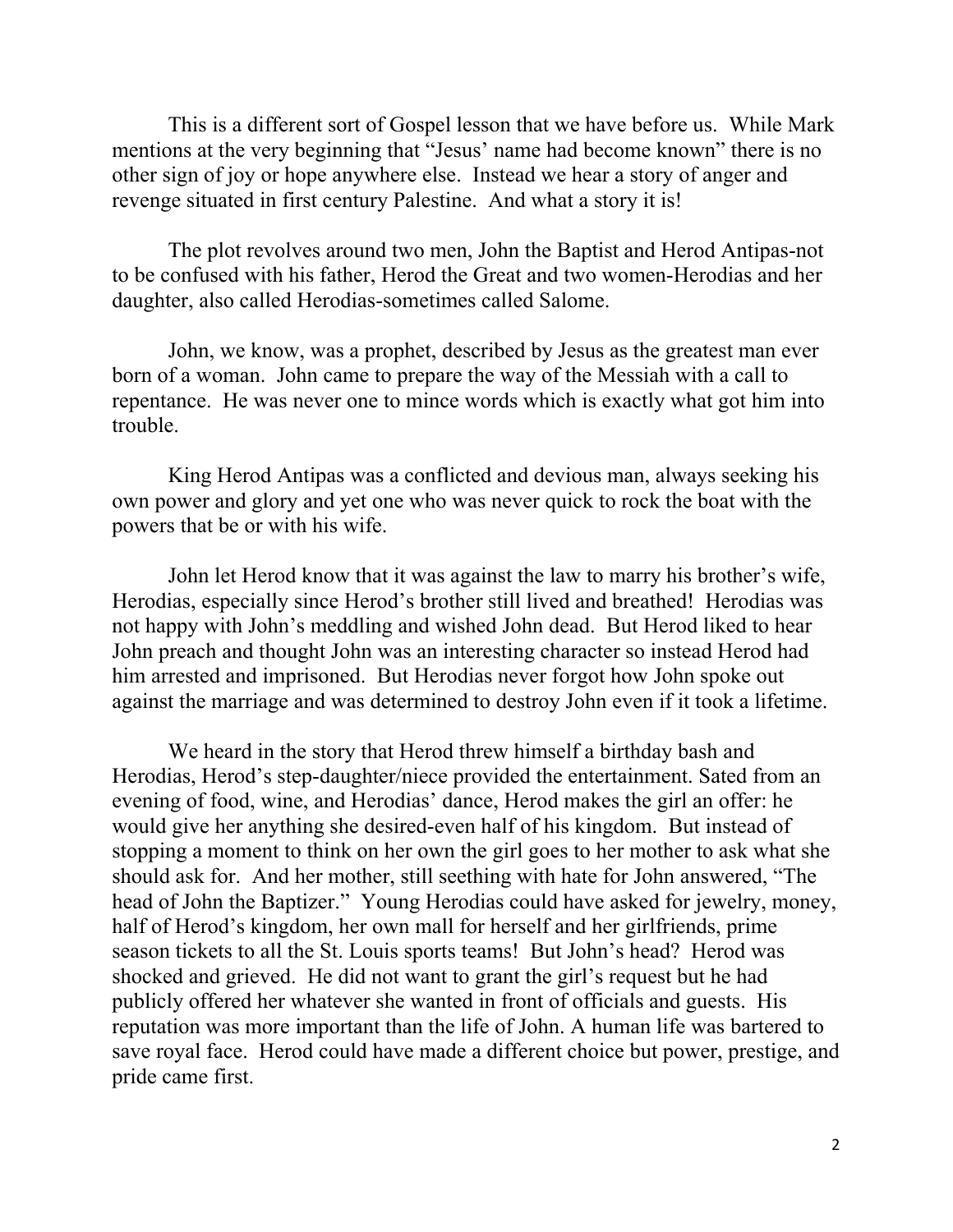Not much has changed over the centuries. John would not be the last person imprisoned unjustly or squashed because of someone else's need for power and control. We still live in a world where those entrusted with power or think they have power will do whatever is necessary to save face or to be seen in a 'better' light rather than to take into consideration another person's being, another people's humanity, and another culture's expression of identity. We cheapen life and lives when we forget that we are each made in the very image of God. That there is a common humanity that exists among us.

Herod made a terrible choice and I hope that we see a warning here. We are always subject to making choices that undermine our faith and leads us further from away from God's kingdom and the people we are meant to be. A little complacency here…a little stuffiness there, and suddenly we wake up in a place that is far removed from the values that we know as Christians and where we ought to be as faith-filled, Spirit-filled, committed followers of Jesus.

Herod chose loyalty to his kingdom (kingdom with a little 'k') and the power it afforded him. Jesus calls us to belong to *Him*-working as best we can to value life, *all lives,* and to manifest justice for all, living as best we can lives of compassion and concern and so uphold the dignity of all persons, respecting everything that our Creator has made, and speaking the truth no matter the cost.

There is a song that says "He looked beyond my faults and saw my needs." And sisters and brothers, we are to be about striving to do the very same.

General Convention wrapped up this past Friday. And what a time it was as the Episcopal Church gave witness outside the Hutto Detention Center\*, and discussed more than a few important things like the #Me Too moment, Title IV, Gun Control, racial justice, same sex marriage, inclusion on every front, and welcomed back to the Episcopal Church-The Episcopal Church of Cuba.

On Thursday evening was held the last liturgy of convention and one of the newest bishops, the Rt. Rev. Jennifer Baskerville-Burrows, of the Diocese of Indianapolis sent people forth with the following words:

*So, it's almost time to go, and with the words of the great commission we are being sent forth. And lest we forget, let us remember always that we are being sent forth by Jesus. And maybe it's just too obvious 'cause we say Jesus a lot, right? But in our excitement to get back to home and business as usual kind of, let us remember that we are being sent forth by the Jesus who lived life on the margins. We are being*